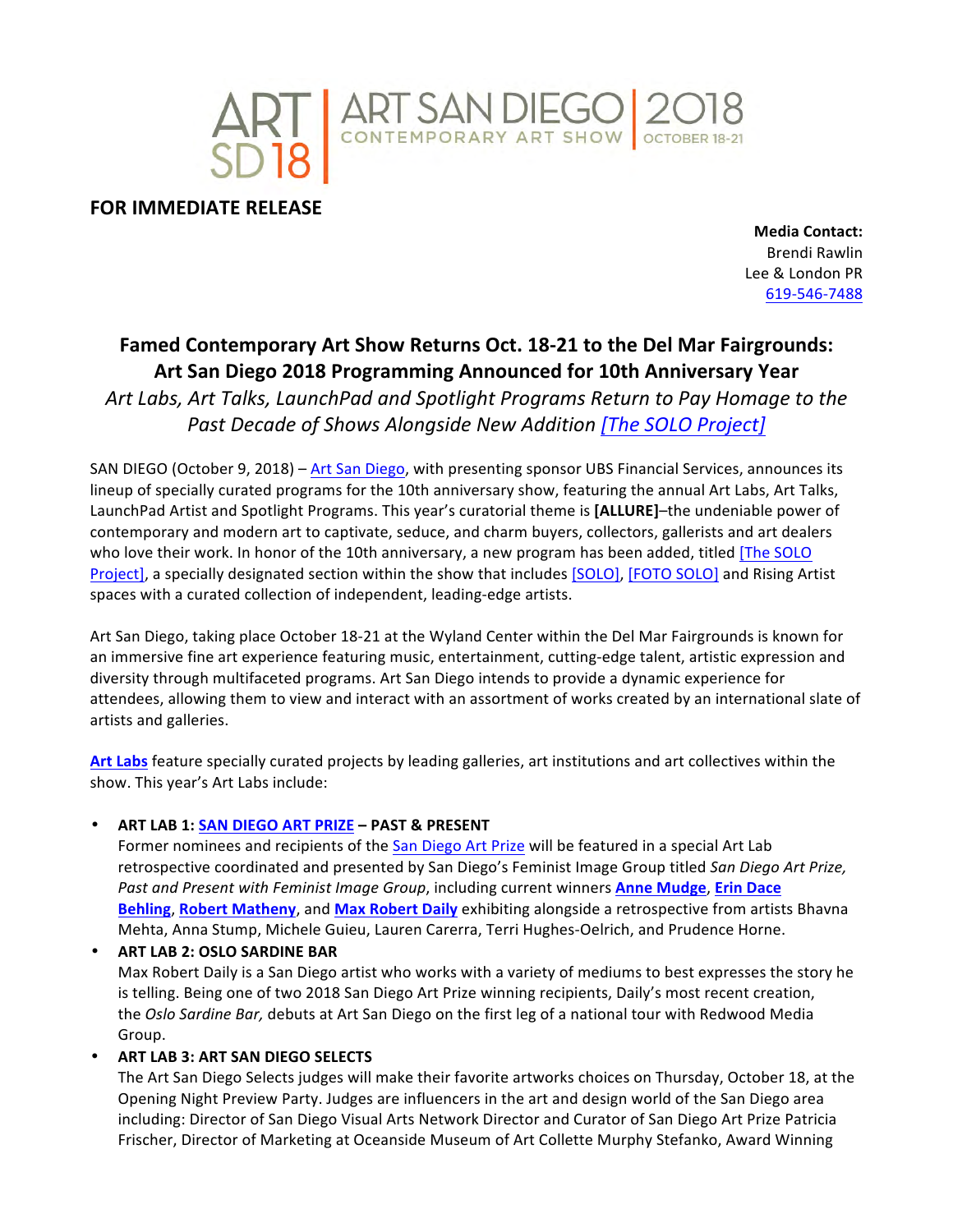Interior Designer and Founder of Willetts Design & Associates Dorothy Willetts, Accomplished Architect, Artist, and Urban Designer and Founder of (fer) Studio Christopher Mercier, and Engagement Editor at Voice of San Diego and Author of the Culture Report Kinsee Morlan.



# **Oslo Sardine Bar | Anne Mudge**

Art Talks offer an inside look at the artistic experience by way of panel discussions, conversations, and provocative artistic discourse with leading artists, curators, designers and art industry professionals. Additionally, each day hosts different *Meet the Artist* events with a few live demonstrations. Art Talks for the weekend include:

• **CREATIVITY AND SUCCESS, AN ARTIST PANEL DISCUSSION** | *Saturday, Oct. 20, 2 p.m.*

Ever wonder how artists get their start? No one has the same story, but they all have passion in what inspires them and the medium that tells the story of their inspirations. Julie Schumer, Hillary Metz, and Kate Taylor, three dynamic artists with wildly different backgrounds, share their amazing journeys to becoming successful career studio artists.

- **ON THE HORIZON IN TODAY'S ART WORLD** | Saturday, Oct.20, 3 p.m. Building an art collection always presents questions about what's happening in the art world—whether it's about trends, color palettes, or types of art to collect; we all have questions. Join Yubal Marquez Fleites, Dorothy Willetts, and Christopher Mercier, three industry pros as they discuss today's art scene, top trends and collectibles.
- **ARTISTIC DIFFERENTIATION—TAKING A STAND IN THE ART WORLD** | *Saturday, Oct. 20, 5:30 p.m.* In just five key questions, we'll uncover the strategies and secrets behind the successful careers of three artists on our panel: Chuck Thomas, Tom Liguori, and Red Wolf. Divergent in their mediums, but clear on their path as artists, we'll explore their stories of realizing art as a career and goals for the future. Don't miss this opportunity to learn more about these award-winning, in-demand artists.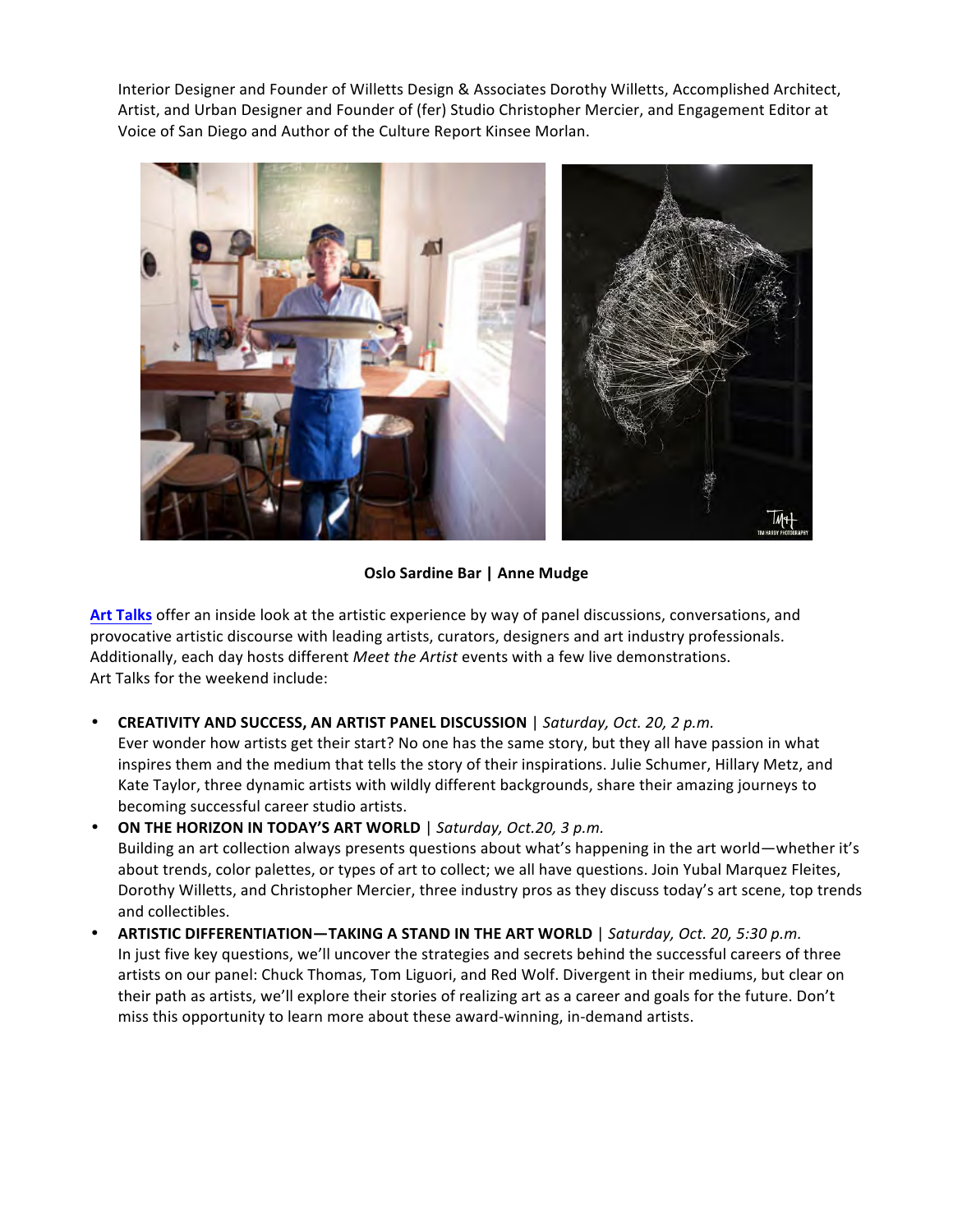

The Spotlight Program provides collectors a focused look at several cutting-edge artists and galleries, each creating a site-specific exhibition.

• **SOL HILL STUDIO |** *Santa Barbara, California*

Sol Hill's artistic practice is divided between working with contemporary digital imaging technology to create what he calls Metagraphs, a mixed media hybrid blending the use of artifacts, generated by digital photographic technology's recording of energies other than light, with the aesthetic valuation of painting. • **EUROPEAN DESIGN & ART GALLERY** | *Hallandale, Florida*

o Representing and showcasing multi-media artist Patrice Murciano and sculpturists Philippe Timmermans and Chantal De Block



**Patrice Murciano | Chantal De Block** 

## • **LDX ARTODROME GALLERY** | *Kowloon, Hong Kong*

LDX Artodrome Gallery, managed by art historian Christine Kunkler, focuses on Enigmatic Realism-a kind of art, music or literature that acknowledges an enigmatic or mysterious component of life.

o Representing and showcasing Ulrike-Riggi Hinterleitner, Gunter Langer and Katrin Alvarez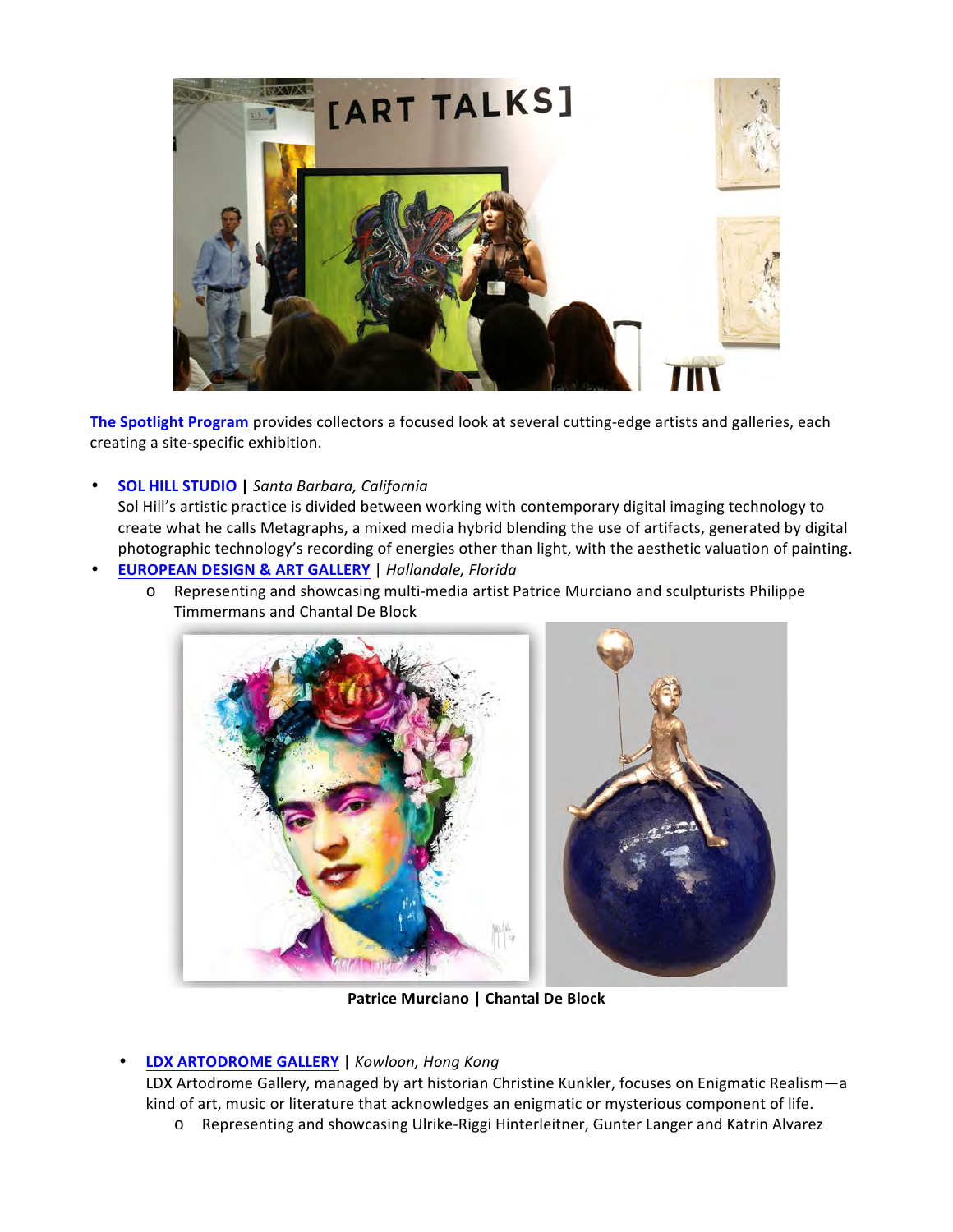# • **CHAIRBORNE ARTS – VICTORY** | *Englewood, Colorado*

Chairborne Arts presents *Victory* by artist Brian Sartor, concept by Stephen Farland, a collection of six gigantic sculptures constructed entirely out of recycled wooden chairs from Poland. Victory is the tangible presentation of Steve Farland's vision, in collaboration with artist Brian Sartor, to evoke the latent power within the chair, an everyday object given new life and meaning. The exhibit is on a national tour after winning the Best Sculpture Award at Artexpo New York in April 2018.



## • **CHUCK THOMAS STUDIO** | *Brooklyn, New York*

Chuck Thomas creates hybrid paintings, combining elements of figure and landscape into abstract compositions and utilizing layered strokes and marks of color to shape an image. They are a world of reflections, a mirror image of memory inspired by world travels.



**Katrin Alvarez | Gunter Langer**

**The San Diego Art Prize, presented by the San Diego Visual Arts Network, is a cash prize that spotlights** established San Diego artists who then choose emerging artists to exhibit with and mentor. The Art Prize is dedicated to the idea that the visual arts are a necessary and rewarding ingredient of any world-class city and a building block of the lifestyle of its residents.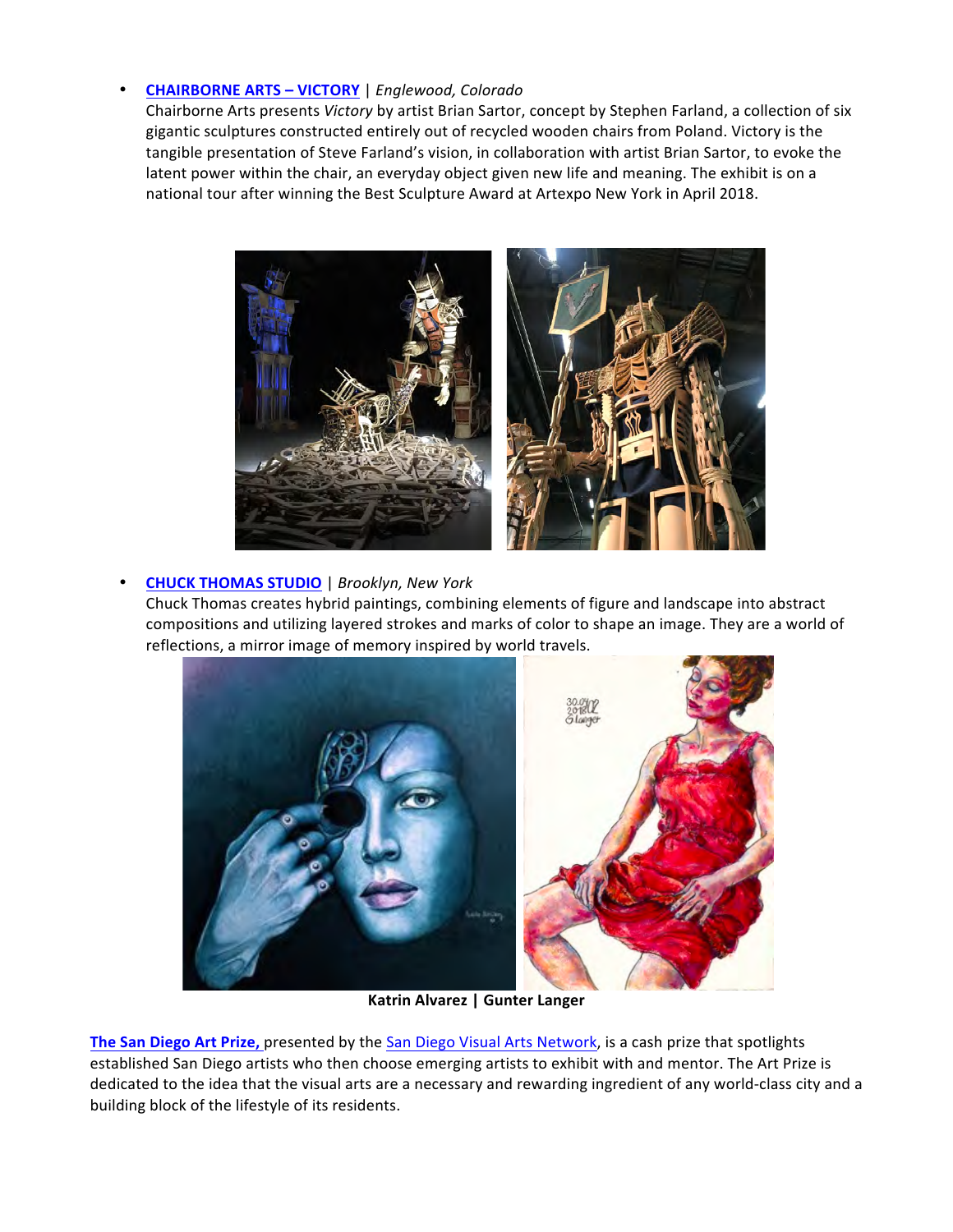For 2018, the Art Prize recipients are established artist Anne Mudge, who will be working with emerging artist Erin Dace Behling, and established artist Robert Matheny, working with emerging artist Max Robert Daily. Their collaborative efforts will debut at Art San Diego 2018 before moving to San Diego's Athenaeum.



**Erin Dace Behling | Robert Matheny** 

Every year, the **LaunchPad Program** provides a young, unrepresented artist the opportunity to present a sitespecific exhibition within the show. The jury-selected program is for up-and-coming artists who have demonstrated exceptional talent in their field of work and want to make art their career.

The 2018 recipient is oil painter Krista Schumacher of La Jolla. Schumacher has developed a unique all prima, contemporary abstract style. Her works reflect a creative-driven spirit which seeks to experiment and explore the relationship of color, form, and texture. By applying large quantities of oil paint with palette knives, her pieces take on a multi-dimensional form filled with spontaneous texture and beautifully rich colors. For more on Schumacher, visit her website: kristaschumacherart.com



**Krista Schumacher**

One-day general admission tickets for Art San Diego are priced at \$20 online. For the Opening Night Night-Party and three-day admission, tickets are \$40 online. For more information on Art San Diego, please visit www.art-sandiego.com. For directions, parking and to view the full show schedule, visit artsandiego.com/show-schedule.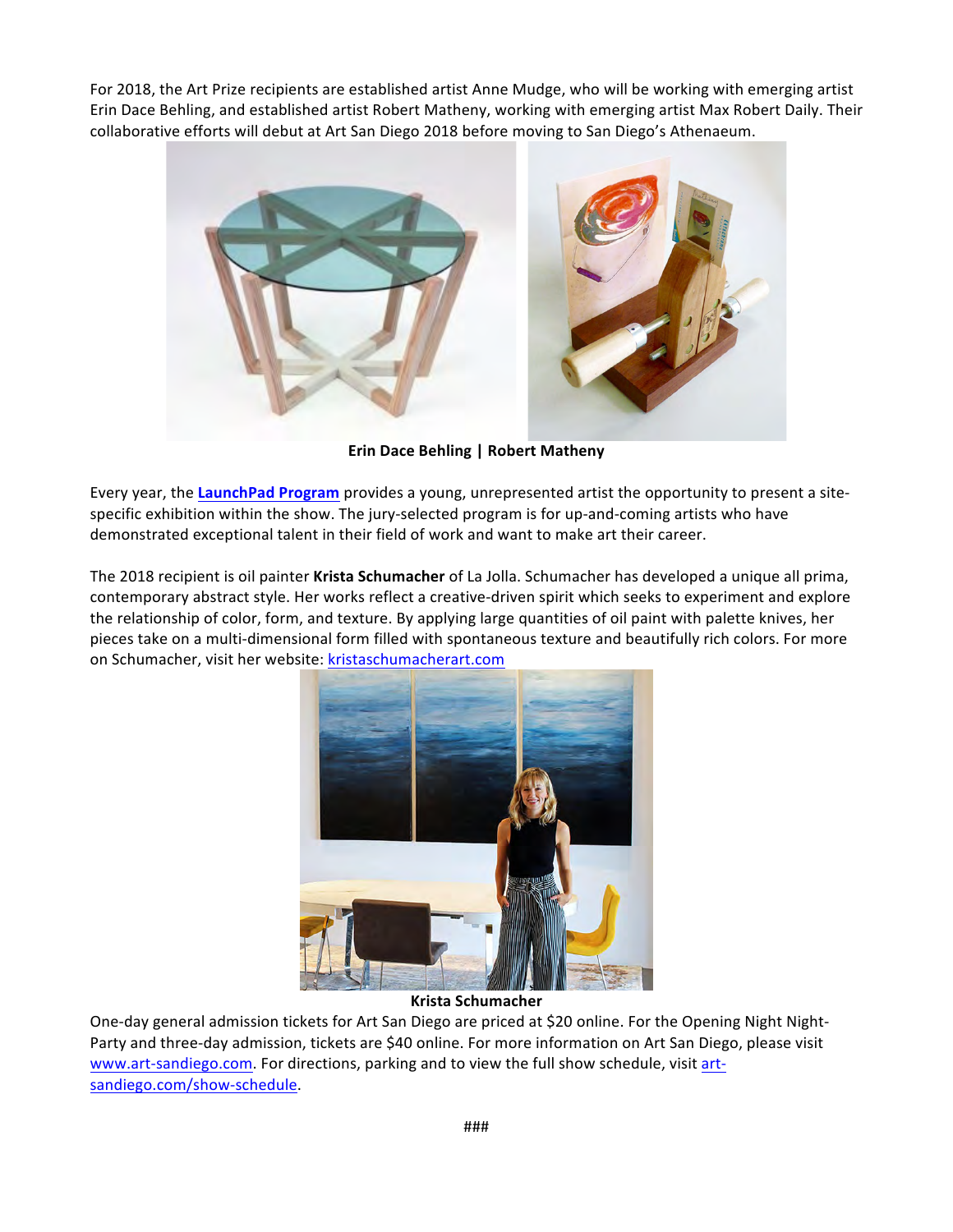### **2018 Art San Diego Schedule**

**Opening Night Preview Party (Invitation Only)**: Thursday, Oct. 18, 5 to 9 p.m. Private VIP Reception and Press Preview – Invite only RSVP to chloe@leeandlondon.com Valet parking is provided for press Thursday night only Press attending Friday-Sunday must request a parking pass

#### **First Look Free Friday**

Friday, Oct. 19, 1 to 5:30 p.m. (Free Admission) Collectors' Opening Night Party (Admission/Fee Required to Attend): Friday, Oct. 19, 6 to 9 p.m.

#### **Weekend Show Hours:**

Saturday, Oct. 20: Noon to 8 p.m. Sunday, Oct. 21: Noon to 5 p.m.

#### **Admission Costs:**

Friday Collectors' Opening Night Party | (Admits 2 People): \$50 3 DAY Pass: Opening Night Party + Full Weekend Access | (Admits 1 Person): \$40 2 DAY Pass: General Admission Saturday & Sunday | (Admits 1 Person): \$25 2 DAY Pass: Students/Military/Seniors (60 & Over) | Saturday & Sunday | (Admits 1 Person): \$15 General Public, 1-Day Pass: \$20 Students/Seniors, 1-Day Pass: \$10

## **Venue:** Del Mar Fairgrounds Wyland Center 2260 Jimmy Durante Blvd, Del Mar, CA 92014

**Parking:** Friday through Sunday is \$14 per day, per car.

## **About Art San Diego**

Art San Diego 2018, presented by UBS Financial Services, will take place Oct. 18–Oct. 21, 2018, at the Wyland Center at the Del Mar Fairgrounds. Art San Diego has emerged as one of the best-attended cultural events in Southern California. Founded in 2009 as the first and only contemporary art show in San Diego, Art San Diego is a four-day art event that features more than 500 leading contemporary artists and offers dynamic programming that includes museum exhibitions, Art Labs, events, and Art Talks focused on collecting. Now in its 10th year, the four-day event attracts more than 15,000 high-net-worth collectors. Art San Diego provides a focus on San Diego's vibrant and diverse cultural art scene alongside an exciting collection of international galleries and artists. For more information, visit www.art-sandiego.com.

## **About Redwood Media Group**

Since 2009, Redwood Media Group (RMG) has been revolutionizing the global fine art community by helping artists and gallery owners grow their businesses through fine art exhibitions and publications, art business education, mentoring, marketing, and social media. Today, RMG owns and operates six fine art shows: Artexpo New York, Spectrum Miami, Red Dot Miami, Art San Diego, and Art Santa Fe. Artexpo New York, the world's largest fine art trade show for 40 years and counting, attracts more than 40,000 art enthusiasts every year, including nearly 5,000 industry buyers. Spectrum Miami and Red Dot Miami take place during Miami Art Week, an annual attraction that draws over 100,000 art collectors to the city. Over the past eight years, RMG has welcomed hundreds of thousands of visitors to their events, sold millions of dollars worth of art, and helped